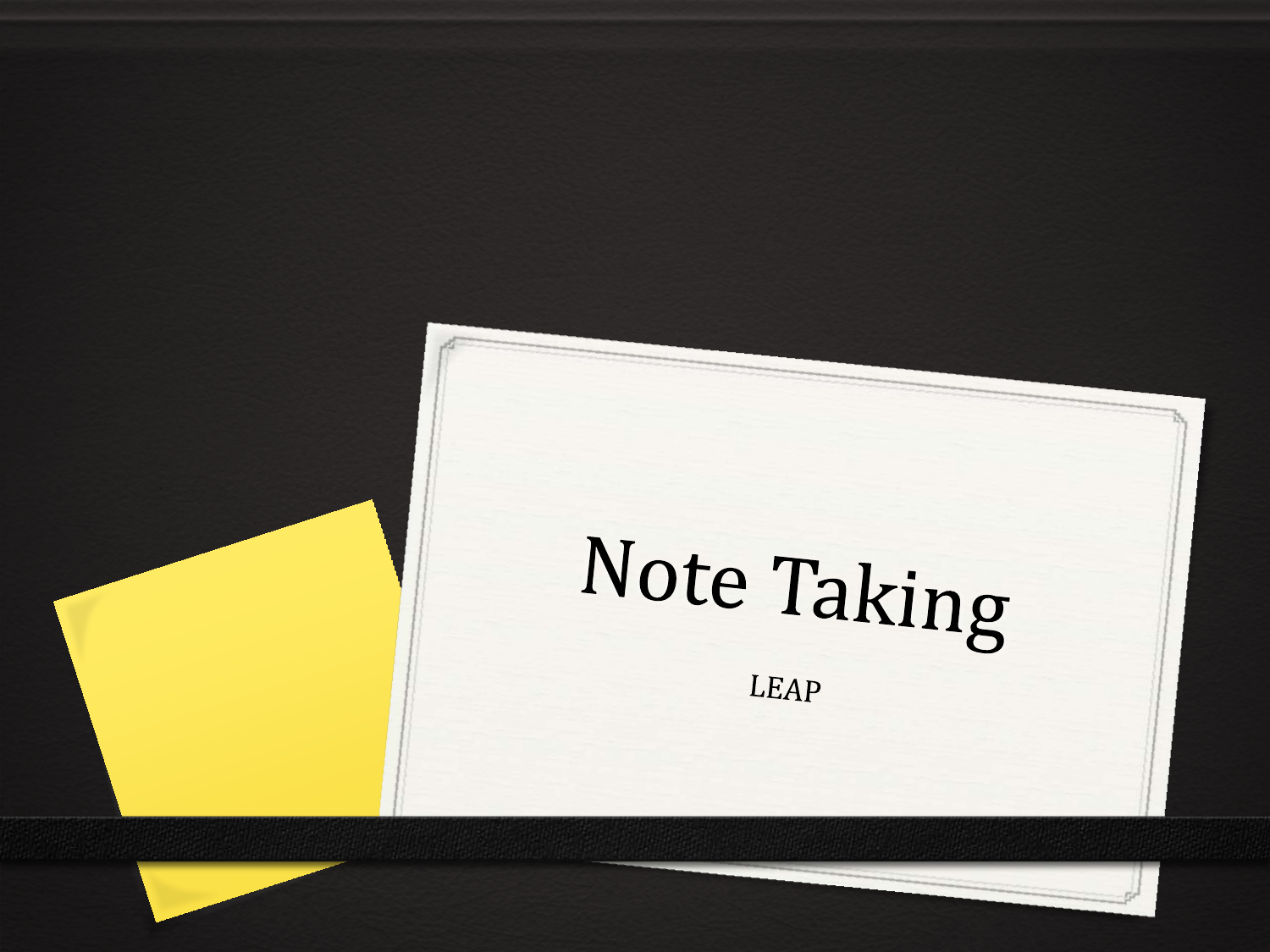## Why Take Notes?

Helps strengthen listening skills

- Helps to keep you actively engaged in the class lectures
- Creates a timeline on which the information is being provided
- Reinforces the information being provided so that you can actually learn it
- Provides a written guide to follow when studying
- Creates a visual aid to assist through the studying process
- It makes the studying process much easier, note taking is known to help you retain the information better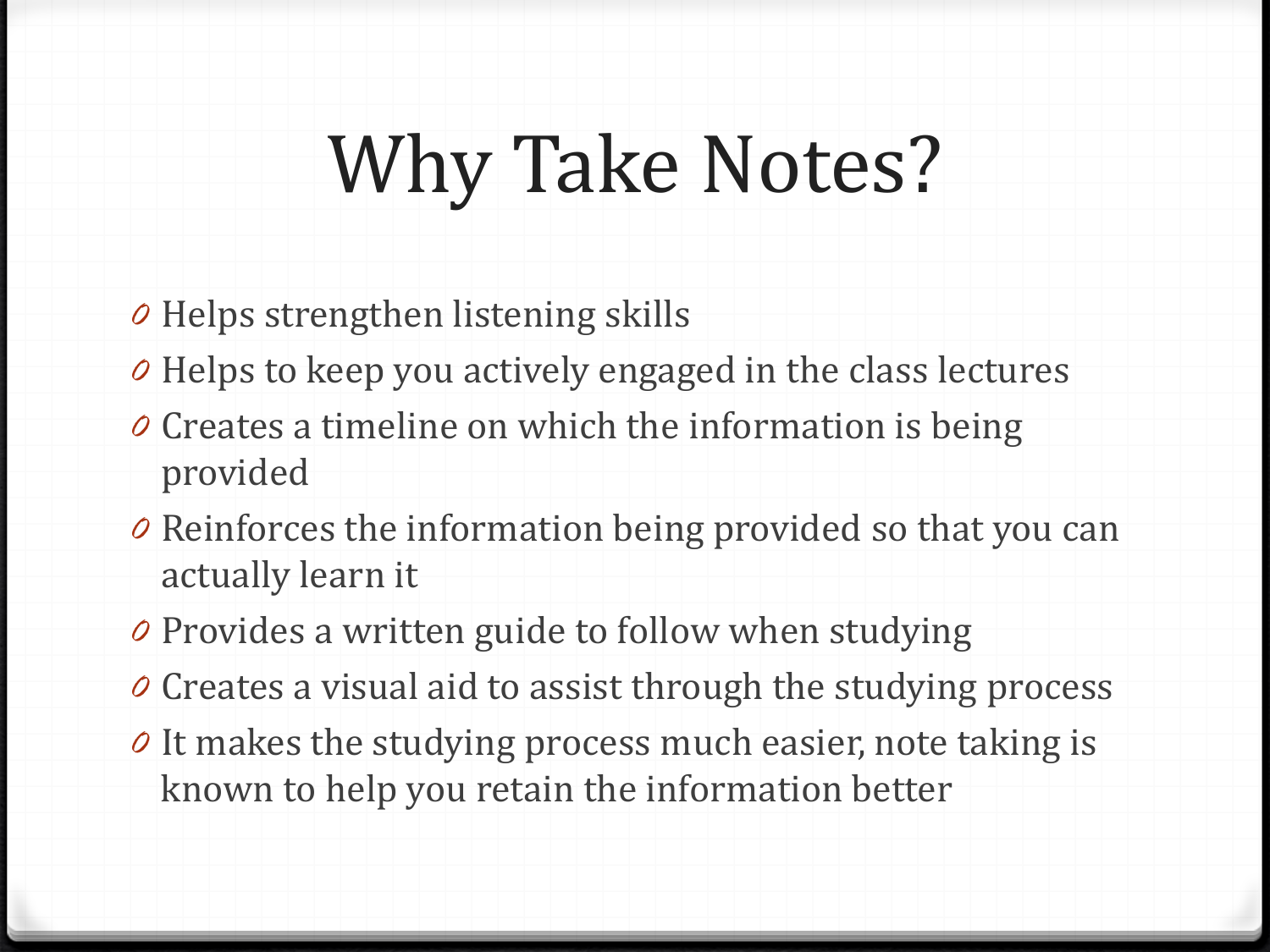# Preparing to Take Notes

- Complete reading and homework assignments before class (It helps give you an idea of what topics to expect before class even starts!)
	- Minimize the need to take unnecessary notes
	- Focus on new terms and concepts
- Review notes from previous lectures
	- Familiarize yourself with previous concepts
	- Develop questions to ask in class
	- Keeping previous lectures fresh in your mind makes it much easier for you when exam time comes around
- Come to class on time and prepared
	- Sit in the front of the class
	- Bring paper and writing utensils or a laptop
	- Print out lecture notes available online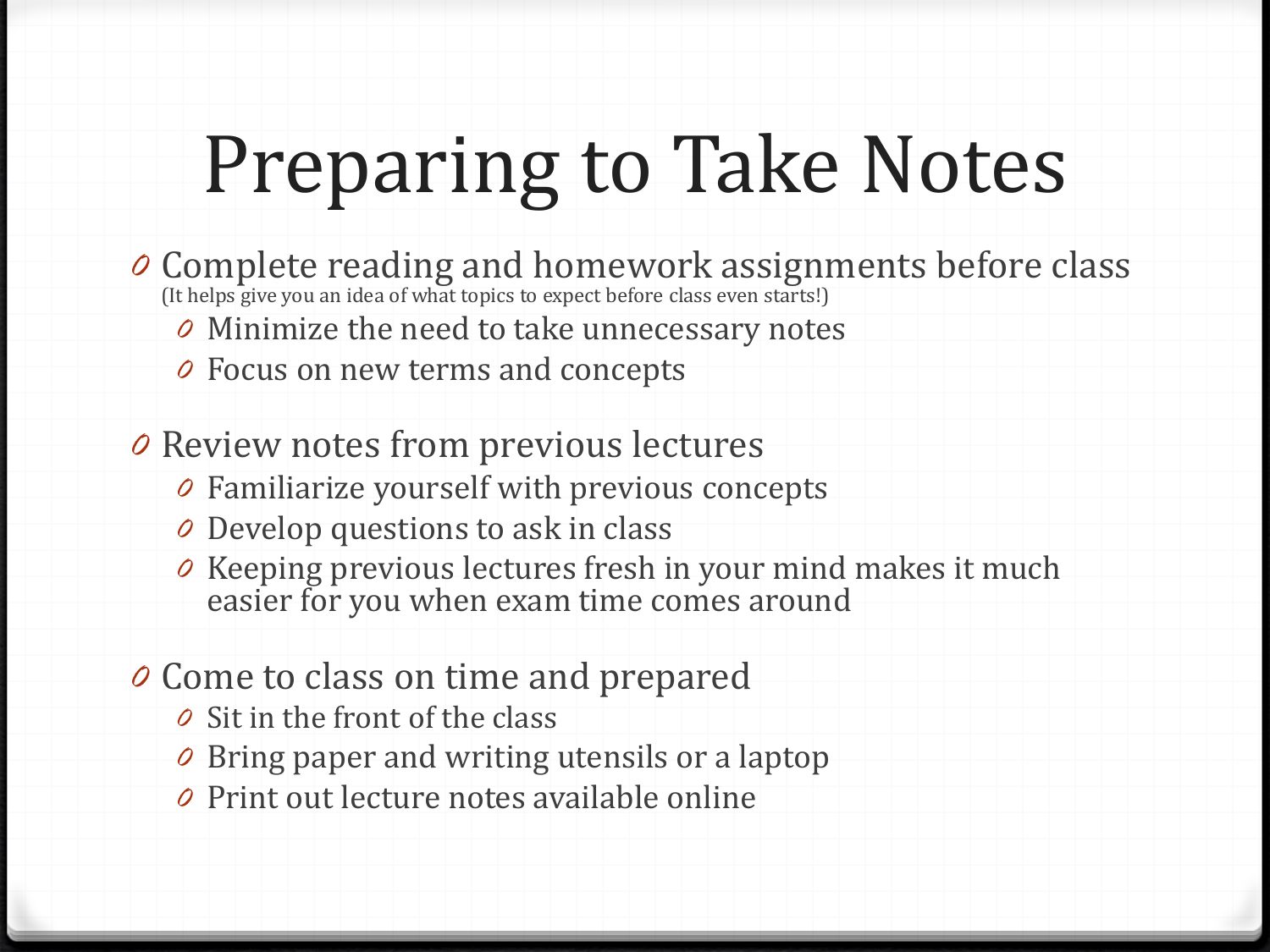## Tips for Note Taking

Don't write down every word the professor says

- Instead, take notes while reading the chapter and use the class lecture to add more information to your notes
- Use the notes the professor posts online: print them, bring them to class, and add more notes.
	- Write things in your own words so that *you* can remember
- Understand the concept before writing it down to avoid any mistakes
	- Listen to students' questions and professors' answers
	- Ask them to repeat if necessary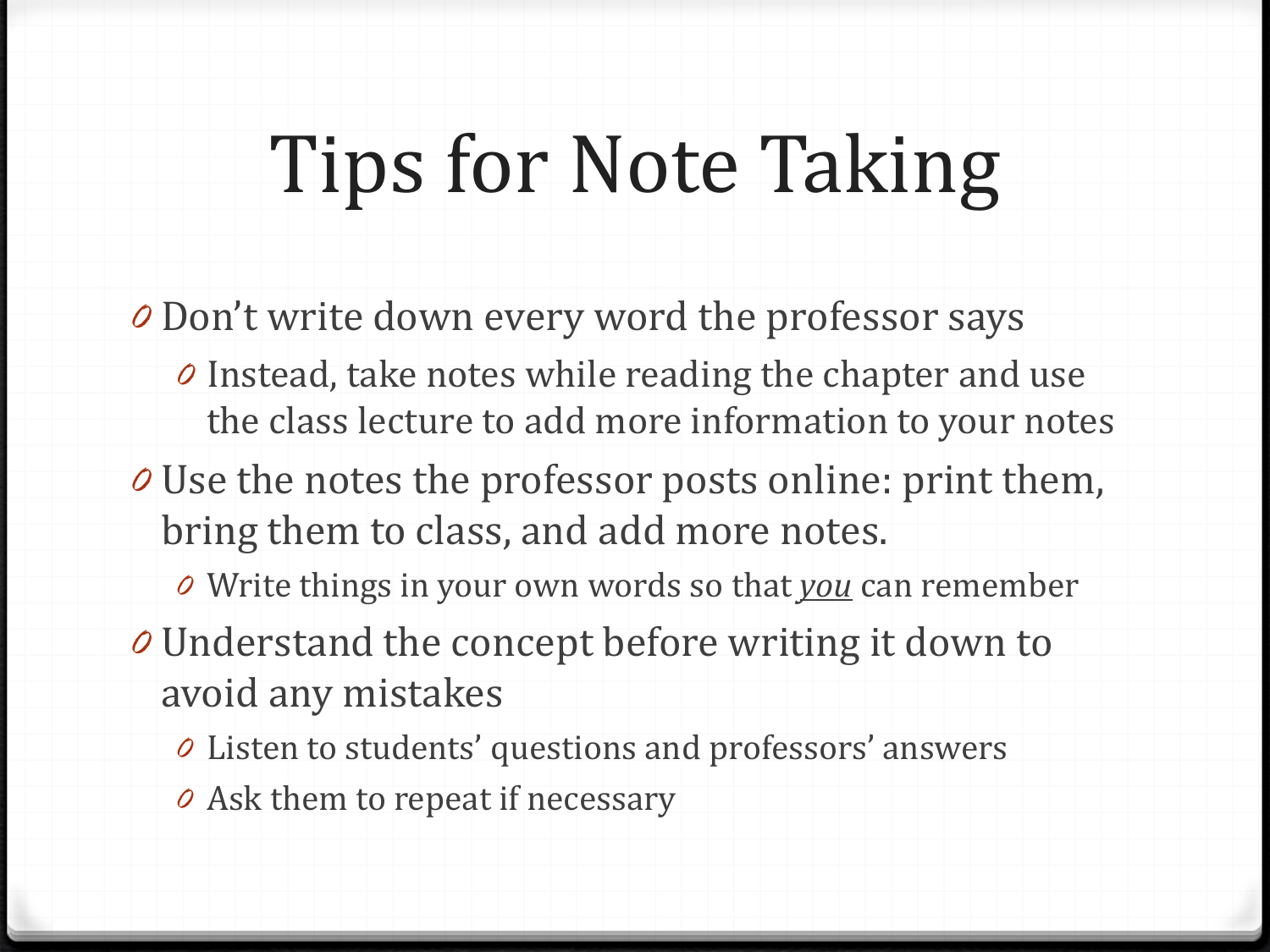## Tips for Note Taking

- Begin each new class with the date and a title
- Leave space between notes so you can go back and add to them
- Use loose-leaf paper and a 3 ringed binder
	- Can easily add additional information if needed
	- Avoid taking notes on the back side of the paper
- Listen for exam questions during the lecture
	- Repeated points, excited tone, etc.
	- Mark it as important
		- Asterisk, exclamation point, underline, highlight, circle, etc.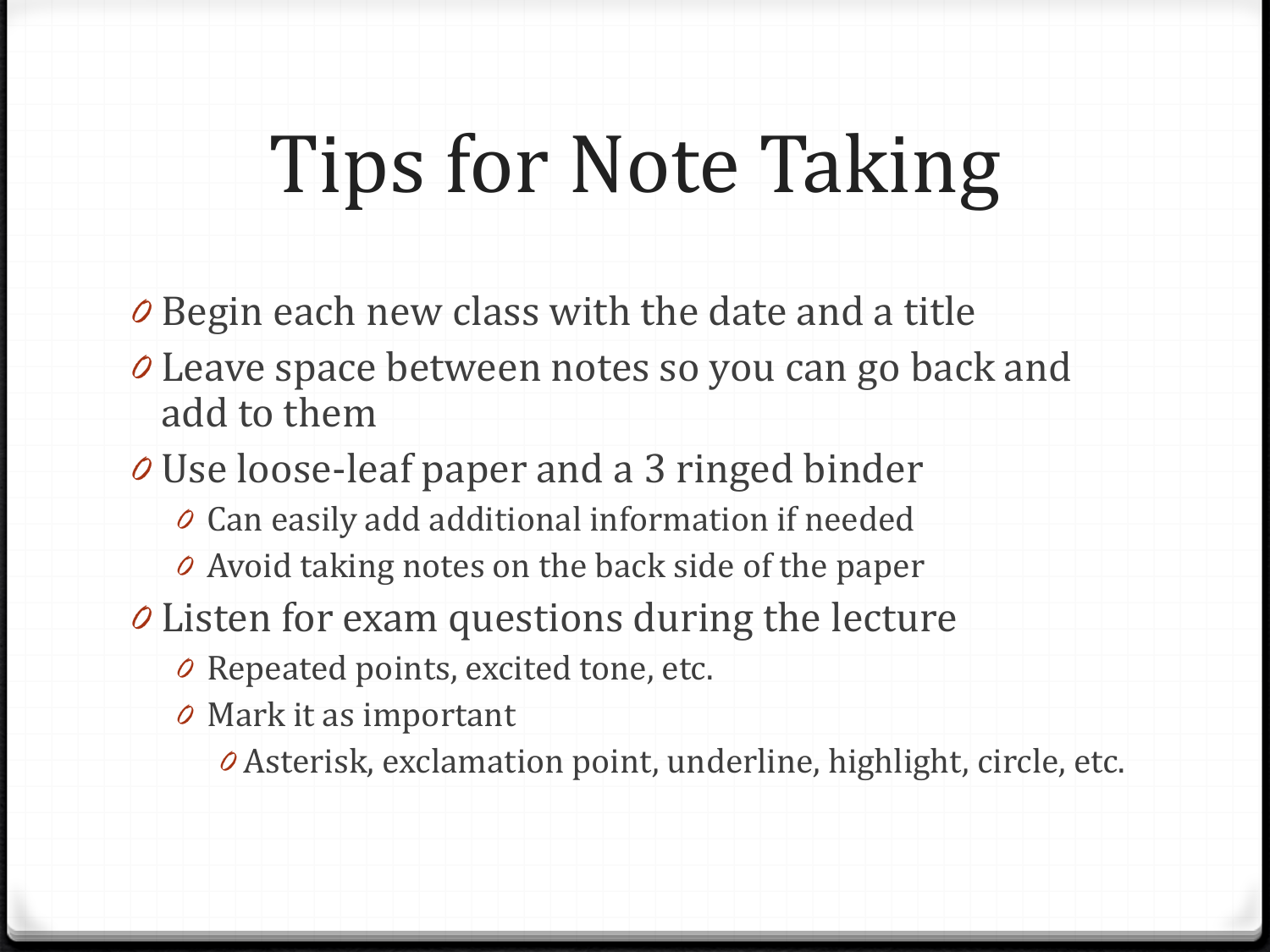### Note-Taking for Online Learners

### *0* Active Reading

- *0* Make notes as you go along and add relevant examples that can help you understand the material
- *0* If you encounter key words or phrases that are unfamiliar, make note of them so that you can go back to understand them better
- *0* Think about the way all the material "cross references" with the rest of the material

### *0* Use Diagrams

- *0* Or create tables to help improve your understanding
- *0* Mind maps help you draw connections between key points and ideas
	- *0* write a key theme in the middle of the page and branch out from there, adding key points and concepts that relate to each other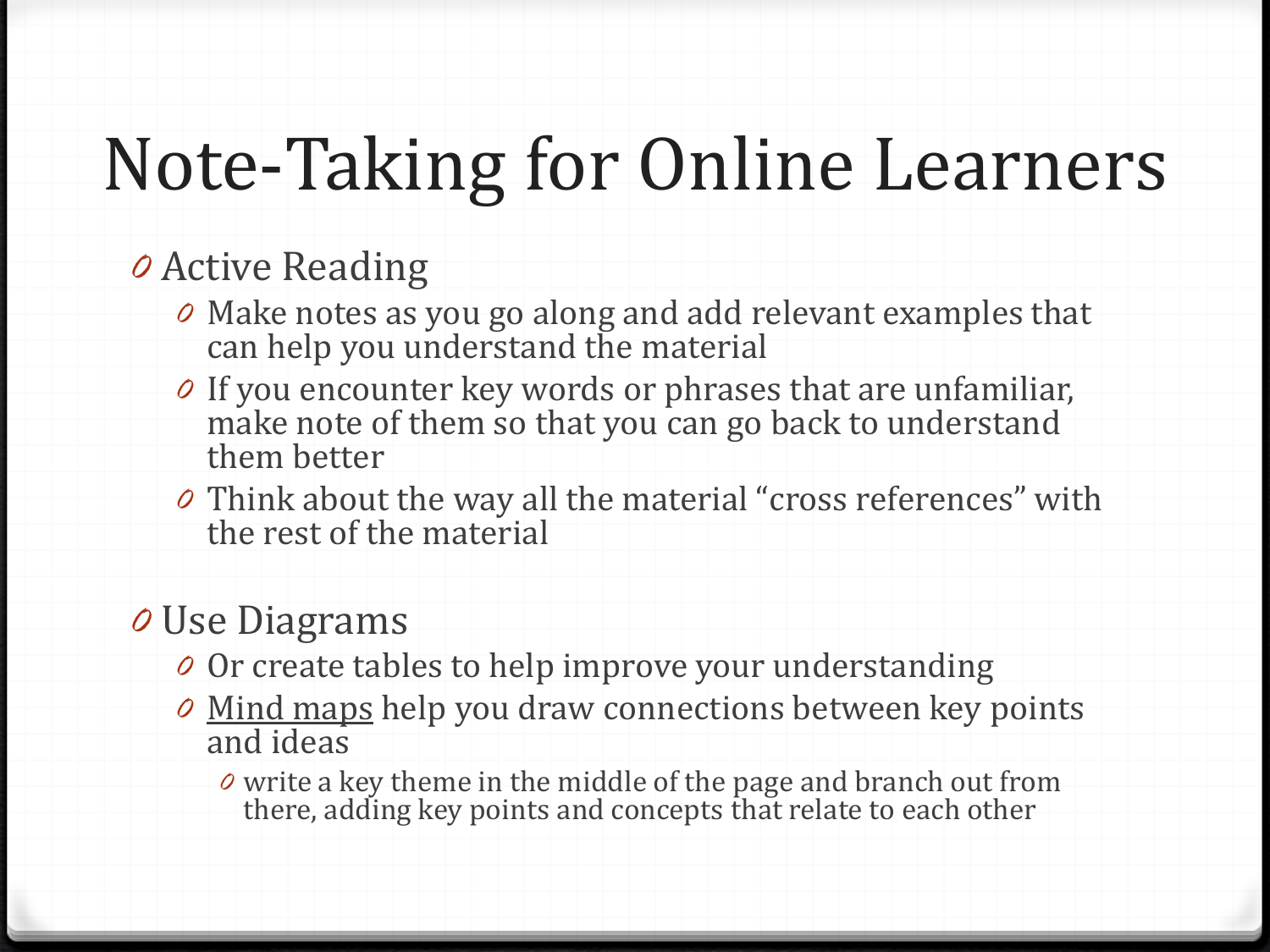### Note-Taking for Online Learners

#### *0* Audio-Visual Material

- *0* Online courses don't usually require face-to-face lectures so note taking is going to take a different approach; however, think of it as an in-class lecture and only write down the key points and themes from the material
- *0* Note-Taking Software (one example of many programs)
	- *0* NoteScribe is a great note taking software for: creating, storing, and organizing notes on your computer
	- *0* You can also link sources, share notes with your peers, and attach files such as images, audio, video, spreadsheets, and PDFs
	- *0* NoteScribe also has a calendar to help keep you organized. Here you can input your exam and assignment due dates and NoteScribe will send alerts to your email and/or phone to remind you!

#### *0* Reflecting on Material/Referencing

- *0* Remember to read over previous notes to keep the material fresh in your mind
- *0* When writing a paper, remember to summarize the course material in your own words **AND** reference the author to avoid plagiarism